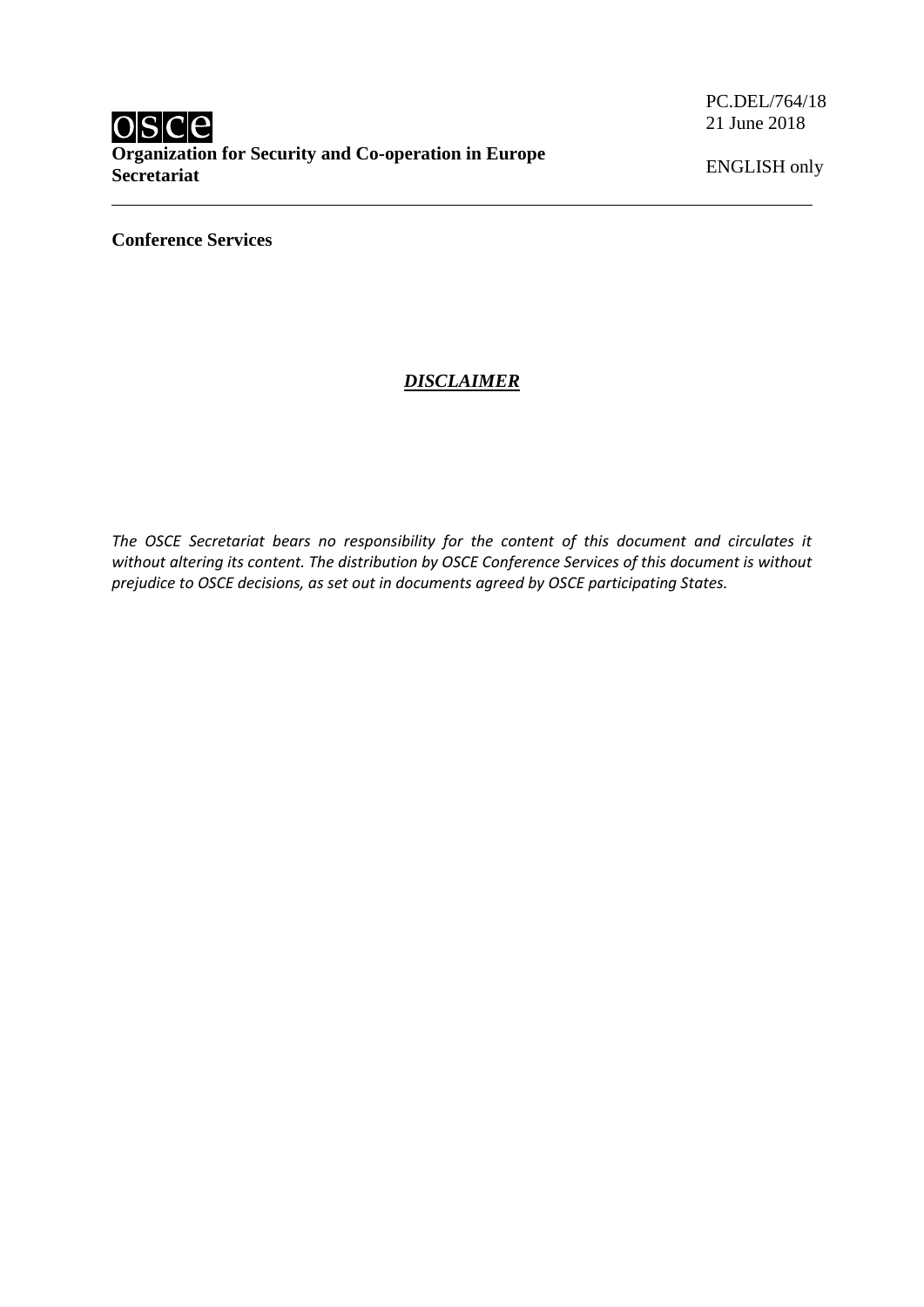

PC.DEL/764/18 21 June 2018

ENGLISH only

**Protection of Civilians in Eastern Ukraine OSCE Security Review Session 2018 – 26th June**

**Statement International Committee of the Red Cross (ICRC) Patrick Vial, Regional Director for Europe and Central Asia**

### - *Check against delivery -*

Excellencies, Ladies and Gentlemen,

Thank you very much for inviting the International Committee of the Red Cross to discuss how we can jointly address the humanitarian consequences of the conflict in Ukraine.

The conflict in Eastern Ukraine has been ongoing for four years. Unfortunately, the humanitarian situation has remained as critical since I last had the opportunity to address the OSCE Ministerial Council in Vienna in December and the general security situation has even worsened.

Therefore, today, I would like to focus on how to tackle the humanitarian challenges from a security perspective. Two issues that are at the heart of today's difficult humanitarian situation stand out:

- 1. The problems posed by extensive weapon contamination;
- 2. The conduct of hostilities and the protection of essential infrastructure.

There are numerous communities whose daily lives are hampered by the presence of landmines or other explosive remnants of war; communities that are exposed to mortar, artillery strikes and unexploded ordnance in their homes, on their way to work, even children on their way to school. Two-thirds of the people who live in the countryside and almost half of city dwellers have encountered some personal security problems as a result of the conflict.

#### *[Weapon contamination]*

Explosive remnants of war (or ERW in short), landmines and other explosive devices are posing a serious and ongoing hazard to civilians in the conflict affected areas in Donetsk and Luhansk/ Lugansk regions on either side of the contact line. This has resulted in hundreds of casualties since the military confrontation began in July 2014.

The presence of mines in the area often impedes everyday activities, primarily road travel, herding animals, working in the field, farming, fishing as well as collecting firewood and has a significant impact on the socio economic development.

For many civilians of Donetsk and Luhansk/ Lugansk, accessing ordinary public services such as registering civil acts or collecting pensions and social benefits, and maintaining contact with their family requires crossing the contact line. The crossing of these checkpoints is regularly mentioned by civilians as among the top five security problems they face. While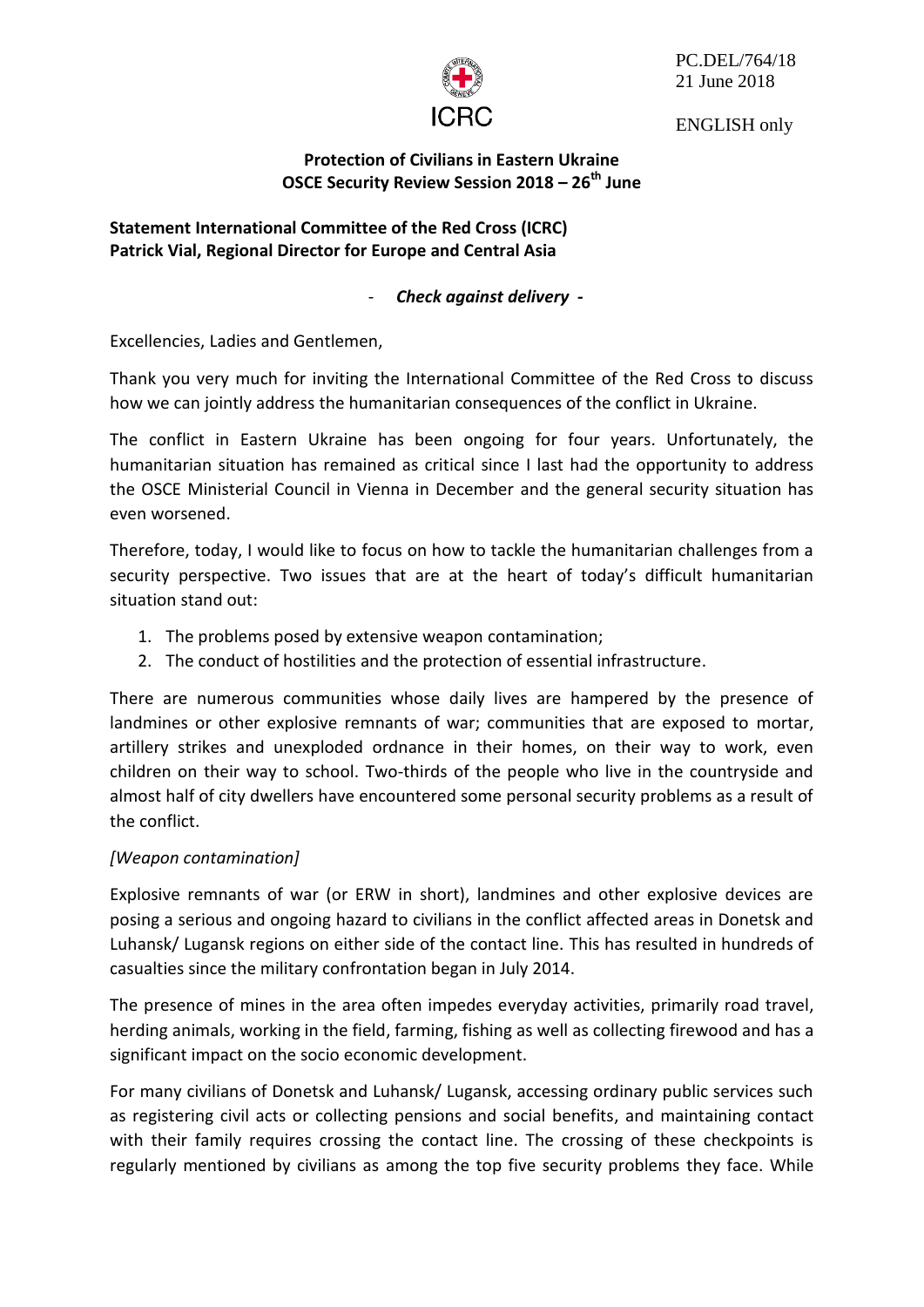

the ICRC and others have worked to help authorities clear a strip of safe passage from landmines, provided minimum shelter from the weather as well as mobile toilets, people waiting to cross that are seeking cover in the bushes just off the road face the risk of being injured, even killed by remaining landmines and other explosive devices.

Landmines and explosive remnants of war not only pose a serious risk to human life, they also have a detrimental socio-economic impact by preventing safe use of agricultural land for crops and grazing land for livestock, two major sources of livelihood in the area.

The Donbas is said to be one of the most weapon contaminated areas. According to data of the State Emergency Service of Ukraine, at least 7'000 square kilometres of land are potentially contaminated. Numbers, however, are one thing. The real problem is the complexity of addressing the issue in populated areas like eastern Ukraine.

Given the scale of contamination and the complexity of the task, humanitarian clearance operations will be a long term effort:

One of the major obstacles to immediate efficient action is the lack of an appropriate, national legal framework that would clearly designate responsibilities among the authorities, ensure strong coordination and a basis for standardization of the various components of mine action. No effort should be spared to draft and adopt such a law as soon as possible. In the interim, responsibilities should be clarified and clearly stated.

What is needed most is a concerted and coordinated effort for humanitarian demining based on a solid assessment of priority areas for civilians: these include settlements, essential infrastructure, access routes to hospitals and other health services, markets, schools and land areas that provide livelihoods to the local population.

In the meantime, accidents among the civilian population can be significantly reduced by providing Mine Risk Education to endangered communities. However, experience shows that people still take risks to their health and life if their livelihood depends on accessing a certain area. Roughly 40% of conflict related injuries to civilians involved landmines or explosive remnants of war. The number of casualties is expected to rise in the coming weeks and months as the arable season peaks. The systematic mapping, marking and fencing of contaminated areas is essential to prevent casualties.

Therefore, the ICRC's recommendations for tackling the problems posed by landmines and explosive remnants of war are fourfold.

- 1. Map, mark and fence contaminated areas;
- 2. Where possible, clear areas from weapon contamination so that people can safely pursue their livelihoods;
- 3. Adopt as quickly as possible a law on mine action and clarify cooperation and clearly assign responsibilities between military and civilian authorities;
- 4. Provide assistance and offer capacity building to either side of the line of contact to facilitate effective humanitarian demining.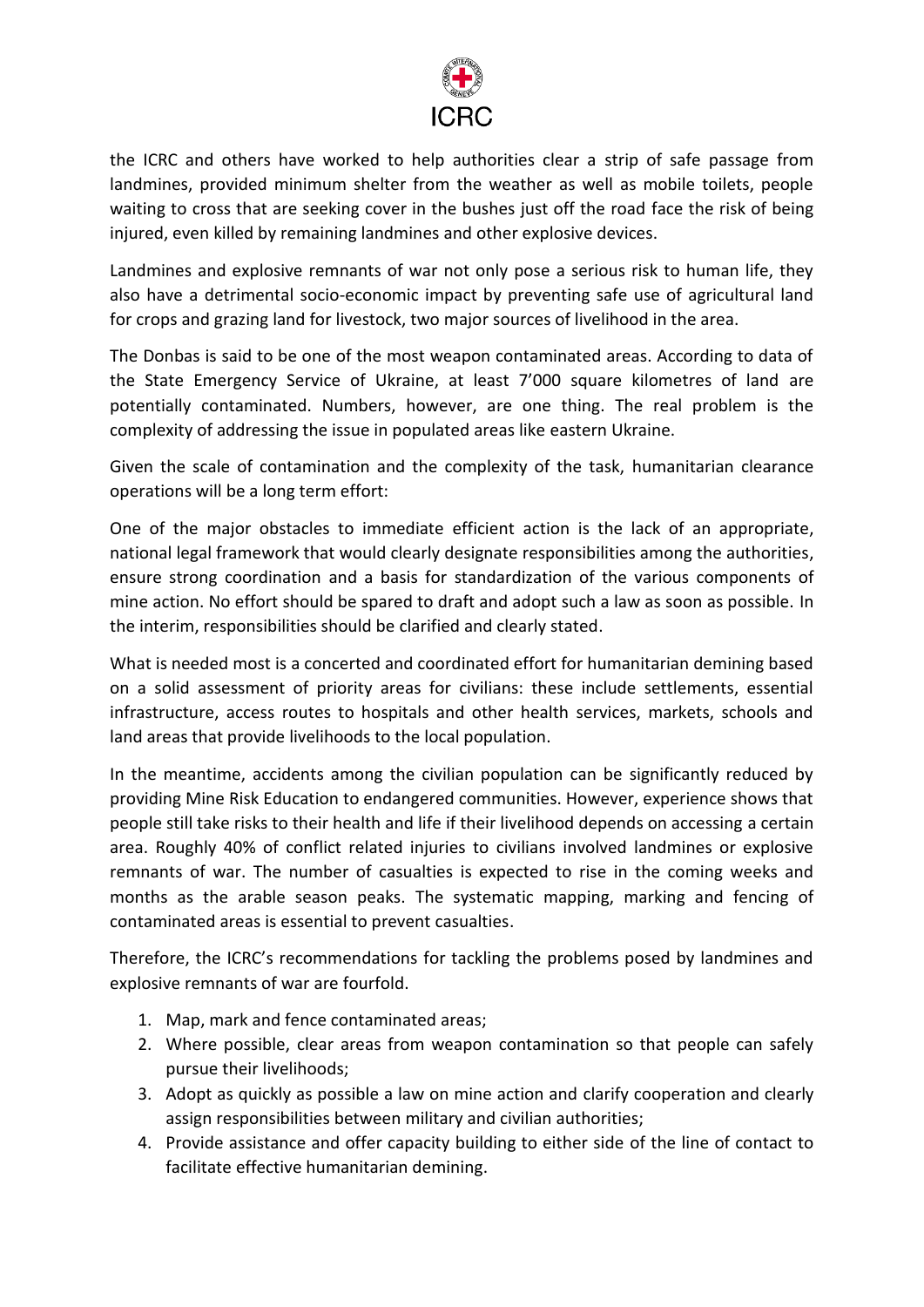

## *[Conduct of hostilities]*

Beyond the humanitarian consequences of landmines and explosive remnants of war, the ICRC is particularly concerned that military presence in, or close to, facilities that must not be attacked under International Humanitarian Law remains common practice in the conduct of hostilities: this includes military presence in populated areas, including near medical and educational facilities. Private houses in inhabited settlements continue to be used by military as accommodation, office space or military position. All these actions put civilians at risk.

Under International Humanitarian Law, the concerned parties must conduct hostilities bearing in mind the principles of distinction, proportionality and precaution. This means that civilian objects, especially those that are indispensable to the survival of the civilian population, must not be attacked. Even when attacking military targets, parties must at all times ensure that the chosen weapon and manner does not result in incidental civilian harm that would be excessive compared to the expected military advantage.

## *[Protected zones]*

Essential infrastructure is one of the most critical examples where we see the immediate effects of both the conduct of hostilities and weapon contamination on the humanitarian situation for the population.

In Ukraine, civilians on either side of the contact line rely on the same infrastructural network for vital services: mainly water systems and to some extent electricity grids and gas lines. Several of these key infrastructural installations are on or near the contact line, and in the immediate vicinity of the ongoing hostilities, which continue to involve regular use of heavy artillery.

Hundreds of thousands of people, on both sides of the contact line in the Donetsk region, depend on certain water-pumping or filtration stations, one of which serves almost four million people. Moreover, at certain filtration stations, hundreds of tonnes of liquefied chlorine gas – for disinfecting water – are stored in pressurized tanks. Should these stations be damaged during hostilities, the cloud of chlorine gas likely to be released could, depending on weather conditions, cause scores of injuries and deaths among people on both sides of the contact line.

There are other serious medium- and long-term consequences as well: for instance, the cost of repairing installations that have been damaged by hostilities or are in poor condition because the personnel in charge either lack safe access to them or the means necessary to maintain them properly.

There is an urgent need to ensure effective protection  $-$  from deliberate or incidental damage that could lead to partial or total shutdown – for infrastructure providing vital services to civilians on both sides of the contact line. One way of achieving this is for all sides concerned to agree to move military equipment and personnel to a safe distance from the vicinity. Another measure is to avoid the use of weapons that have a wide area impact near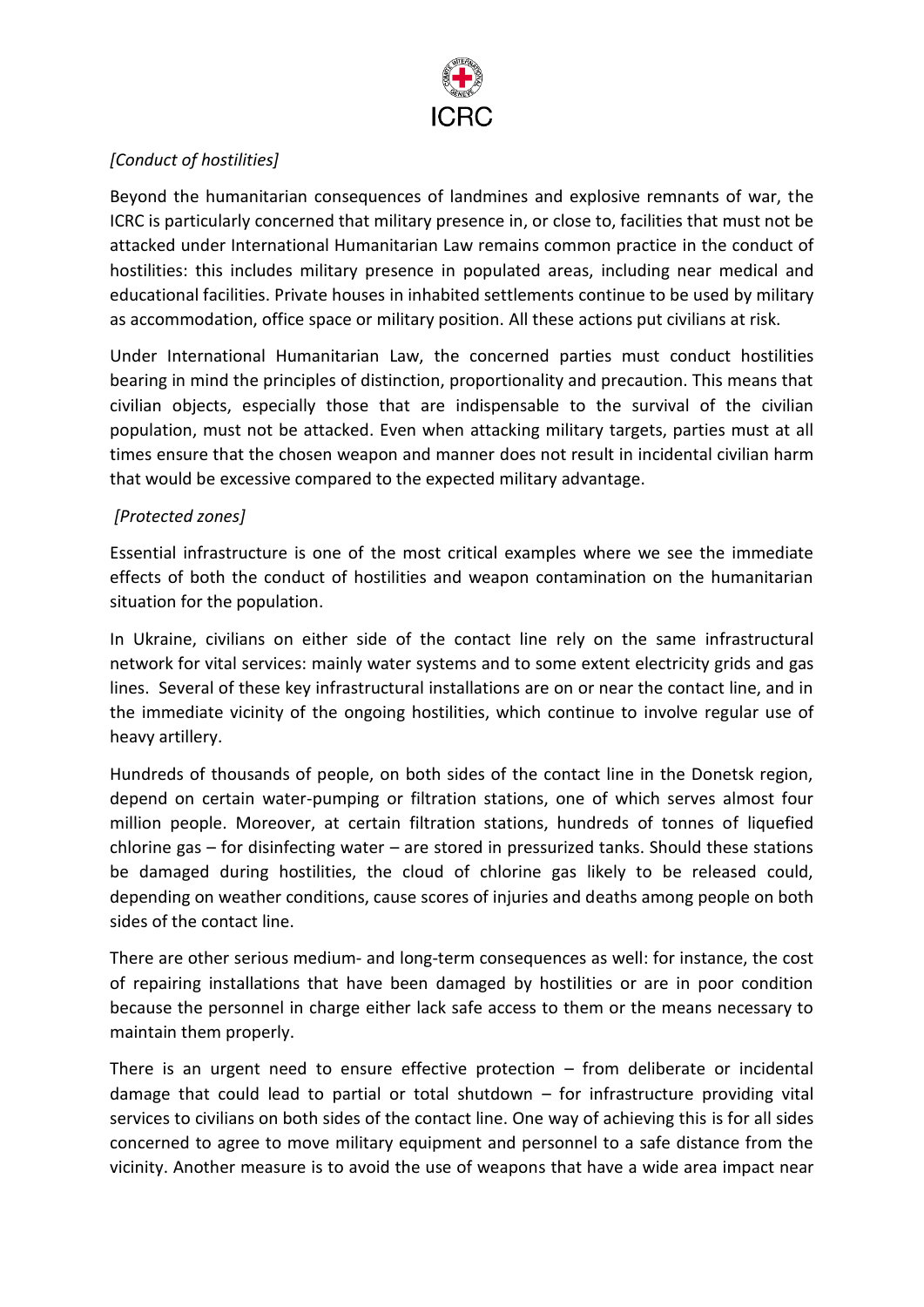

such infrastructure. These measures would both help ensure that these installations are not being transformed into or mistaken for military targets, and significantly reduce the risk of incidental damage.

The ICRC has been calling for action since mid-2016. After the July 2017 meeting of the OSCE Trilateral Contact Group in Minsk all sides concerned expressed their readiness to discuss protection for two key sites. However, nothing has come of this yet.

The ICRC has identified 12 installations that it considers are most vital to the welfare of the population in both government- and non-government-controlled areas. In line with IHL, we urge all concerned parties to support the establishment of protected zones around these installations. Five are of critical importance and require immediate action: These include the Donetska and Verhkniokalmiuska Filtration Stations.

We will be happy to share a short proposal for the establishment of such protected zones with participants here today, and we are available

- to discuss all matters related to effective protection for essential infrastructure with all parties concerned,
- to act as a neutral intermediary in helping to reach agreement, and
- to provide technical and legal advice for the actual implementation of protective measures.

Ladies and Gentlemen,

A stagnation or degradation of the present security situation in Eastern Ukraine, will only make the humanitarian challenges more difficult to address over time. What is needed first and foremost to avoid ever more complex and costly response strategies in the future is political will and decisive action

If we are to avoid having the exact same discussions in a year from now, all involved have to muster the political will necessary for progress to be made. Otherwise, the humanitarian situation for the men, women and children of Luhansk/ Lugansk and Donetsk region will continue to deteriorate.

The OSCE can play an important role in nurturing such political momentum.

Let me conclude, by highlighting that we can all benefit from each other's expertise and experience when thinking about how to better protect civilians and address their humanitarian needs.

Since the beginning of the conflict, the ICRC has made every effort to adapt to the particularities of the Ukraine conflict. We have been able to address sensitive humanitarian situations by working tirelessly with all the parties concerned and by practicing neutral, independent and impartial humanitarian action.

This track record, we hope, will allow us to continue offering our services as a neutral intermediary on many issues that affect the population, including for example enabling